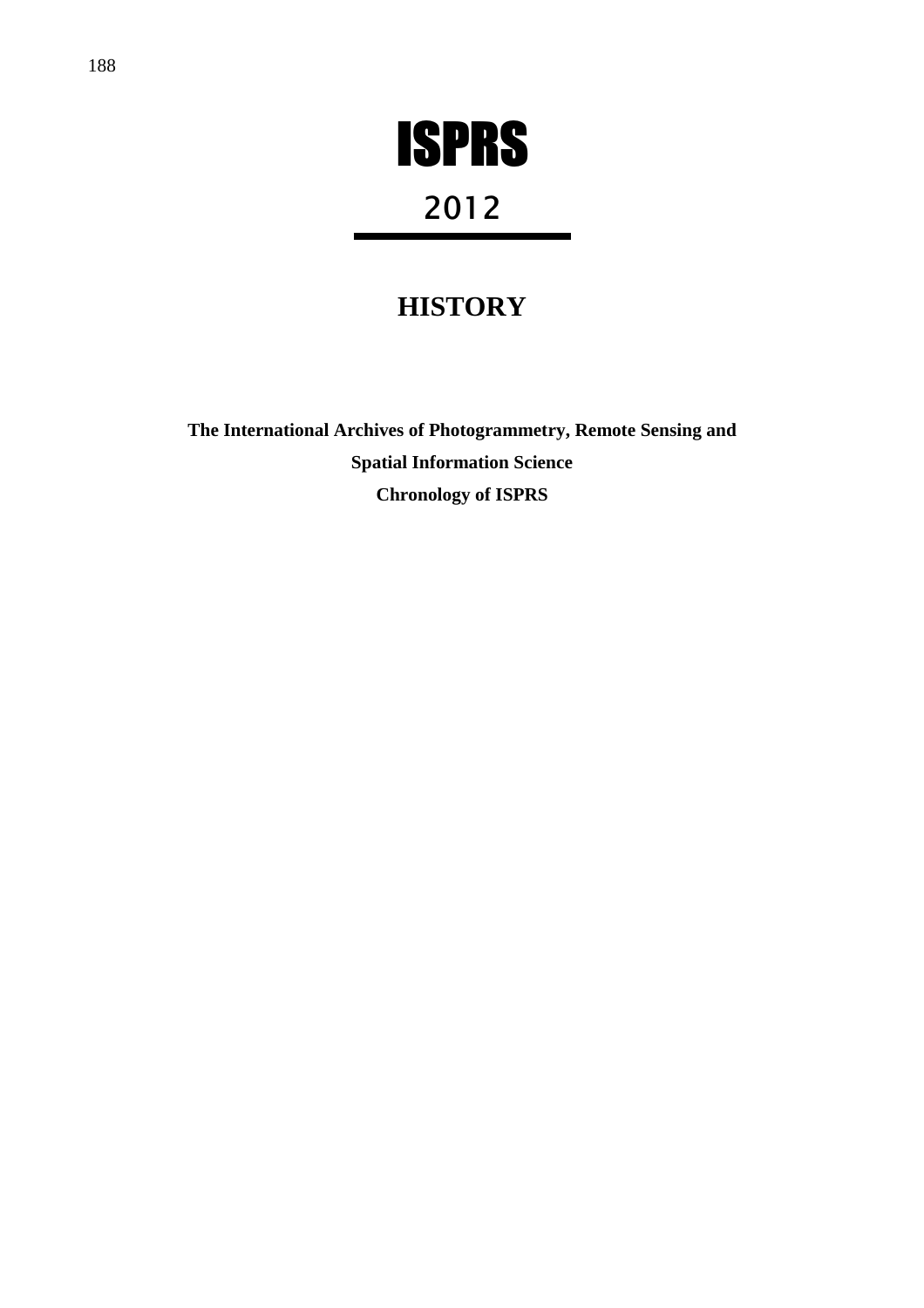# **THE INTERNATIONAL ARCHIVES OF THE PHOTOGRAMMETRY, REMOTE SENSING AND SPATIAL INFORMATION SCIENCES**

The International Archives of ISPRS were founded by Eduard Dolezal in 1908 with the objective of collecting all photogrammetric and related know-how systematically. The volumes I-VII (1908/09, 1909/11, 1911/13, 1913/14, 1915/19, 1919/23, 1924/30) have or had their repository in Austria. The repository of Volume VIH's is the ITC in the Netherlands, and Volume IX is in the USA. From 1939 to 1993, the publication and distribution was the responsibility of the hosting ISPRS Member organization. Some of these Archives are still available from the ISPRS Member of the respective country. A copy of all Archives resides in the International Training Centre (ITC) in the Netherlands. In 1993, ISPRS signed a contract with RIGS Books to serve as the official repository for post-Congress and post-Symposia sales of all Archives produced after 1993. This arrangement was designed to make the Archives more accessible from a single source without diverting revenues from the producing organizations. The Archives are now numbered 'odd' for the Congress Volumes and 'even' for Commission Symposia. Volume Parts are given the Commission number, if applicable, and are separate books. When a Volume or Part is composed of multiple books, the number of total books of the Volume or Parts is given in parentheses below. Parts for other ISPRS Conferences, Workshops or Tutorials have the Commission number followed by a C, W or T, respectively, and a sequence number.

#### **Address: ISPRS Secretary General CHRISTIAN HEIPKE**

Leibniz University Hannover Institute of Photogrammetry and GeoInformation, Nienburger Str. 1 D-30167 Hannover GERMANY Tel: +49-511-762-2482 Fax: +49-511-762-2483 E-mail: isprs-sg@ipi.uni-hannover.de

#### **A. Congresses**

| Number         | <b>Congress Venue</b> | Country         | Date              | Year | Archive, Volume (Parts) |                |
|----------------|-----------------------|-----------------|-------------------|------|-------------------------|----------------|
|                | Vienna                | Austria         | 24.09.-26.09.     | 1913 |                         |                |
| $\overline{c}$ | Berlin                | Germany         | 21.11. -26.11.    | 1926 |                         |                |
| 3              | Zurich                | Switzerland     | $05.09. -10.09.$  | 1930 | VII(1)                  |                |
| 4              | Paris                 | France          | 26.11. -01. 12.   | 1934 | VII(2)                  |                |
| 5              | Rome                  | Italy           | 29.09.-06.10.     | 1938 | IX(3)                   |                |
| 6              | The Hague             | The Netherlands | 01.09.-10.09.     | 1948 | X(2)                    |                |
| 7              | Washington            | <b>USA</b>      | 03.09.-16.09.     | 1952 | XI(3)                   |                |
| 8              | Stockholm             | Sweden          | 17.07.-26.07.     | 1956 | XII(4)                  |                |
| 9              | London                | UK              | 06.09.-16.09.     | 1960 | XIII(6)                 |                |
| 10             | Lisbon                | Portugal        | 07.09.-19.09.     | 1964 | XY(7)                   |                |
| 11             | Lausanne              | Switzerland     | 08.07.-20.07.     | 1968 | XVII(10)                |                |
| 12             | Ottawa                | Canada          | 24.07.-04.08.     | 1972 | XIX(6)                  |                |
| 13             | Helsinki              | Finland         | 11.07.-23.07.     | 1976 | XXI(13)                 |                |
| 14             | Hamburg               | Germany         | 13.07.-25-07.     | 1980 | XXIII A, B              | (11)           |
| 15             | Rio de Janeiro        | <b>Brazil</b>   | $17.06 - 29.06$ . | 1984 | $XXV A(8)$ ,            | $\overline{B}$ |
| 16             | Kyoto                 | Japan           | $01.07 - 10.07$ . | 1988 | XXVII A, B              | (13)           |
| 17             | Washington            | <b>USA</b>      | 02.08.-14.08.     | 1992 | XXIX A, B               | (7)            |
| 18             | Vienna                | Austria         | 09.07.-19.07.     | 1996 | XXXI A, B               | $(7),$ J       |
| 19             | Amsterdam             | The Netherlands | 14.07.-26.07.     | 2000 | <b>XXXIII</b>           |                |
| 20             | Istanbul              | Turkey          | 12.07.-23.07.     | 2004 | <b>XXXV</b>             |                |
| 21             | Beijing               | China           | 14.07-25.07       | 2008 | <b>XXXVII</b>           |                |
| 22             | Melbourne             | Australia       | 25.08-01.09       | 2012 | <b>XXXIX</b>            |                |
| 23             | Prague                | Czech Republic  | 12.07-19.07       | 2016 |                         |                |

IAPRS Part A contains the proceedings and reports of the events Part B contains the papers presented to the Congress Part J is an Index-Volume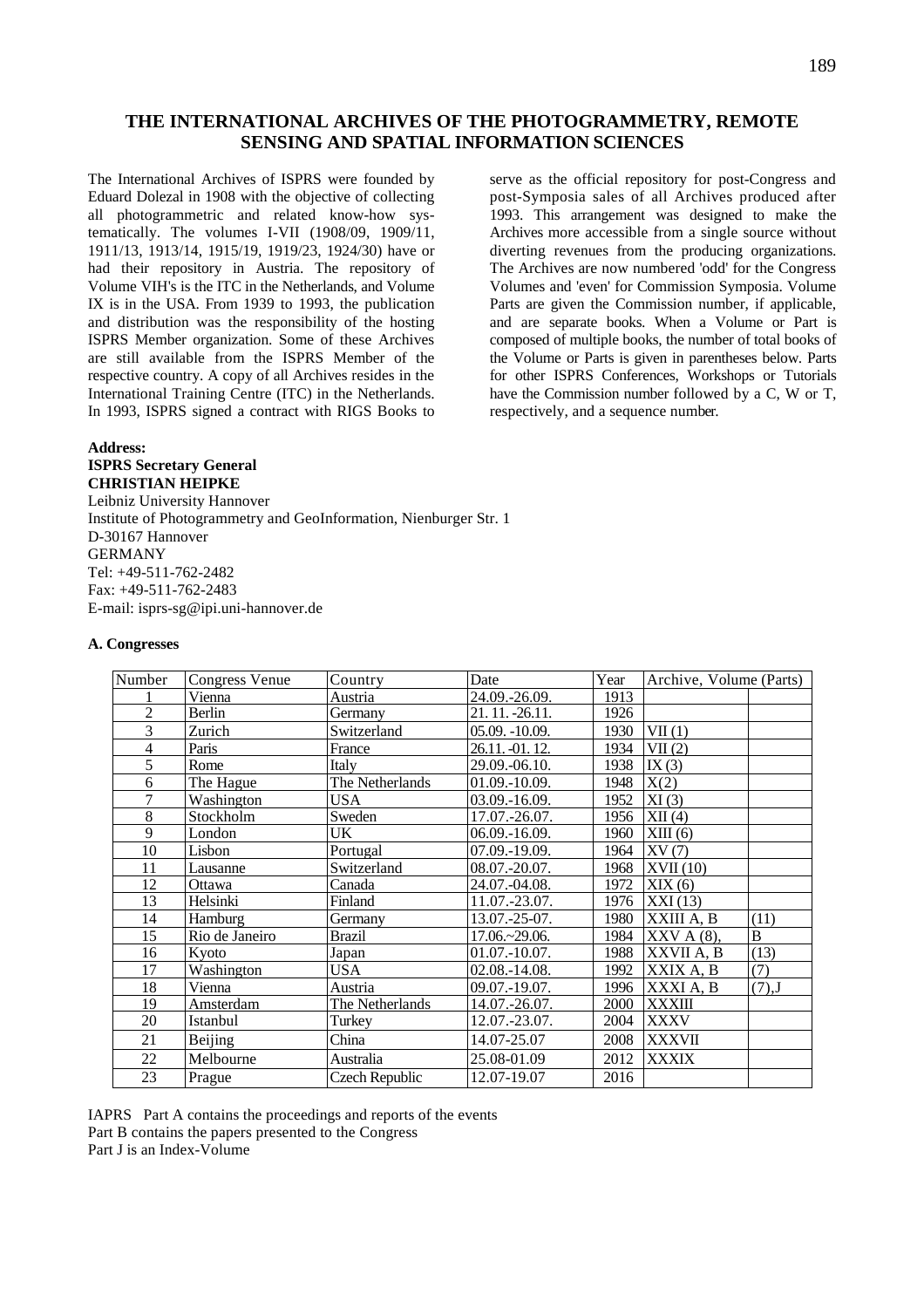# **B. Mid-term Commission Symposia**

# *Commission I*

|    | Tokyo           | Japan         | 1978 | $XXII-1$       |
|----|-----------------|---------------|------|----------------|
| 2  | Canberra        | Australia     | 1982 | $XXIV-1$       |
| 3  | Stuttgart       | Germany       | 1986 | XXVI-1         |
| 4  | <b>Manaus</b>   | <b>Brazil</b> | 1990 | $XXVIII-1(2)$  |
| 5  | Como            | Italy         | 1994 | $XXX-1$        |
| 6  | Bangalore       | India         | 1998 | XXXII-1        |
| 7  | Denver, Co.     | USA           | 2002 | XXXIV part1    |
| 8  | Marne-la-Vallee | France        | 2006 | XXXVI part 1   |
| 9  | Calgary         | Canada        | 2010 | XXXVIII part 1 |
| 10 | Denver          | USA           | 2014 |                |

# *Commission II*

|                | <b>Bad Godesberg</b> | Germany    | 1966 | $XVI-2$        |
|----------------|----------------------|------------|------|----------------|
| 2              | Munich               | Germany    | 1970 | XVIII-2        |
| 3              | Paris                | France     | 1978 | $XXII-2$       |
| $\overline{4}$ | Ottawa               | Canada     | 1982 | $XXIV-2$       |
| 5              | <b>Baltimore</b>     | <b>USA</b> | 1986 | XXVI-2         |
| 6              | Dresden              | Germany    | 1990 | XXVIII-2       |
| 7              | Ottawa               | Canada     | 1994 | $XXX-2$        |
| 8              | Cambridge            | UK         | 1998 | XXXII-2        |
| 9              | Xian                 | China      | 2002 | XXXIV part2    |
| 10             | Vienna               | Austria    | 2006 | XXXVI part 2   |
| 11             | Hong Kong            | China      | 2010 | XXXVIII part 2 |
| 12             | Toronto              | Canada     | 2014 |                |
|                |                      |            |      |                |

# *Commission III*

|    | London         | UK          | 1971 | XVIII-3             |
|----|----------------|-------------|------|---------------------|
| 2  | Stuttgart      | Germany     | 1974 | $XX-3$              |
| 3  | Moscow         | Russia      | 1978 | $XXII-3$            |
| 4  | Helsinki       | Finland     | 1982 | XXIV-3              |
| 5  | Rovaniemi      | Finland     | 1986 | $XXVI-3(4)$         |
| 6  | Wuhan          | China       | 1990 | XXVIII-3            |
| 7  | Munich         | Germany     | 1994 | $XXX-3$             |
| 8  | Columbus, Ohio | USA.        | 1998 | XXXII-3             |
| 9  | Graz           | Austria     | 2002 | XXXIV part $3(A+B)$ |
| 10 | Bonn           | Germany     | 2006 | XXXVI part 3        |
| 11 | Paris          | France      | 2010 | XXXVIII part 3A+B   |
| 12 | Zurich         | Switzerland | 2014 |                     |

# *Commission IV*

|                | Prague     | Czech Republic | 1966 | $XVI-4$   |
|----------------|------------|----------------|------|-----------|
| 2              | Paris      | France         | 1974 | $XX-4$    |
| 3              | Ottawa     | Canada         | 1978 | $XXII-4$  |
| $\overline{4}$ | Washington | USA            | 1982 | XXIV-4    |
| 5              | Edinburgh  | <b>UK</b>      | 1986 | XXVI-4    |
| 6              | Tokyo      | Japan          | 1990 | XXVIII-4  |
| 7              | Athens     | Greece         | 1994 | XXX-4     |
| 8              | Boulder    | USA            | 1995 | XXX-4     |
| 9              | Madison    | <b>USA</b>     | 1995 | W1XXX-4   |
| 10             | Stuttgart  | Germany        | 1998 | W2XXXII-4 |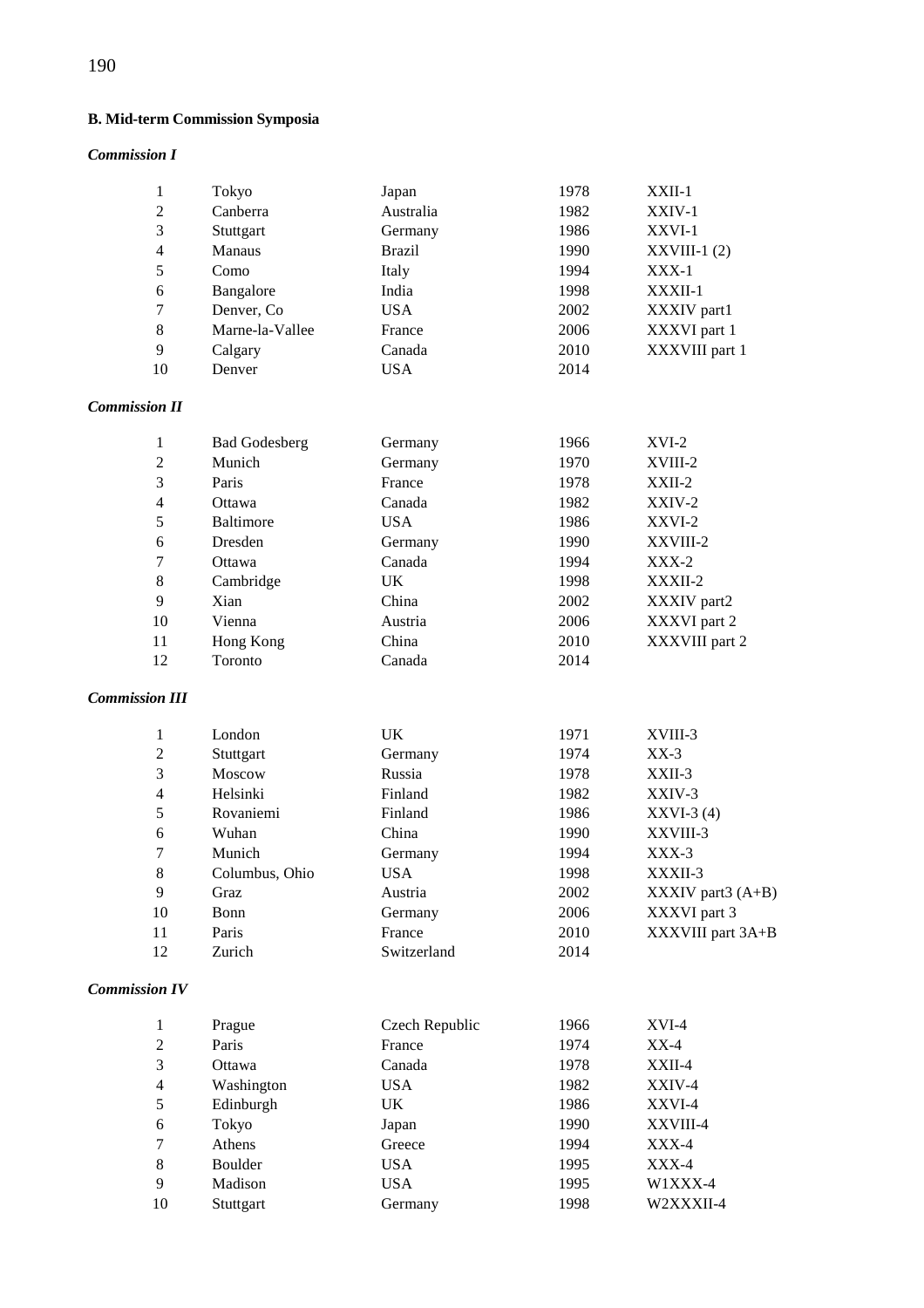| -11 | Ottawa  | Canada | 2002 | XXXIV part4    |
|-----|---------|--------|------|----------------|
| -12 | Goa     | India  | 2006 | XXXVI part 4   |
| -13 | Orlando | USA    | 2010 | XXXVIII part 4 |
| -14 | Suzhou  | China  | 2014 |                |

# *Commission V*

|    | Paris               | France      | 1970 | XVIII-5        |
|----|---------------------|-------------|------|----------------|
| 2  | Stockholm           | Sweden      | 1978 | $XXII-5$       |
| 3  | York                | UK          | 1982 | $XXIV-5(2)$    |
| 4  | Ottawa              | Canada      | 1986 | XXVI-5         |
| 5  | Zurich              | Switzerland | 1990 | XXVIII-5       |
| 6  | Melbourne           | Australia   | 1994 | $XXX-5$        |
| 7  | Hakodate            | Japan       | 1998 | XXXII-5        |
| 8  | Corfu               | Greece      | 2002 | XXXIV part5    |
| 9  | Dressden            | Germany     | 2006 | XXXVI part 5   |
| 10 | Newcastle upon Tyne | UK          | 2010 | XXXVIII part 5 |
| 11 | Riva del Garda      | Italy       | 2014 |                |

# *Commission VI*

|                | Krakow              | Poland          | 1978 | $XXII-6$       |
|----------------|---------------------|-----------------|------|----------------|
| 2              | Mainz               | Germany         | 1982 | XXIV-6         |
| 3              | Badagry             | Nigeria         | 1986 | XXVI-6         |
| $\overline{4}$ | Rhodes              | Greece          | 1990 | XXVIII-6       |
| 5              | Beijing             | China           | 1994 | $XXX-6$        |
| 6              | Bandung             | Indonesia       | 1998 | XXXII-6        |
| 7              | Sao Jose dos Campos | <b>Brazil</b>   | 2002 | XXXIV part6    |
| 8              | Tokyo               | Japan           | 2006 | XXXVI part 6   |
| 9              | Enschede            | The Netherlands | 2010 | XXXVIII part 6 |
| 10             | Wuhan               | China           | 2014 |                |

# *Commission VII*

| 1              | Delft           | The Netherlands | 1962 | $XIV-7$                                                |
|----------------|-----------------|-----------------|------|--------------------------------------------------------|
| 2              | Paris           | France          | 1966 | $XVI-7$                                                |
| 3              | Dresden         | Germany         | 1970 | $XVIII-7(2)$                                           |
| $\overline{4}$ | Banff           | Canada          | 1974 | $XX-7(2)$                                              |
| 5              | Freiburg        | Germany         | 1978 | $XXII-7(3)$                                            |
| 6              | Toulouse        | France          | 1982 | $XXIV-7(2)$                                            |
| 7              | Enschede        | The Netherlands | 1986 | $XXVI-7(3)$                                            |
| 8              | Victoria        | Canada          | 1990 | $XXVIII-7(2)$                                          |
| 9              | Rio de Janeiro  | <b>Brazil</b>   | 1994 | $XXX-7$                                                |
| 10             | <b>Budapest</b> | Hungary         | 1998 | XXXII-7                                                |
| 11             | Hyderabad       | India           | 2002 | $\overline{\text{XXXIV}}$ part $\overline{\text{A+B}}$ |
| 12             | Enschede        | The Netherlands | 2006 | XXXVIII part 7A+B                                      |
| 13             | Vienna          | Austria         | 2010 | XXXVI part 7                                           |
| 14             | Istanbul        | Turkey          | 2014 |                                                        |

# *Commission VIII*

|               | Haifa | Israel | 2006 |                |
|---------------|-------|--------|------|----------------|
| 2             | Kvoto | Japan  | 2010 | XXXVIII part 8 |
| $\mathcal{R}$ |       | India  | 2014 |                |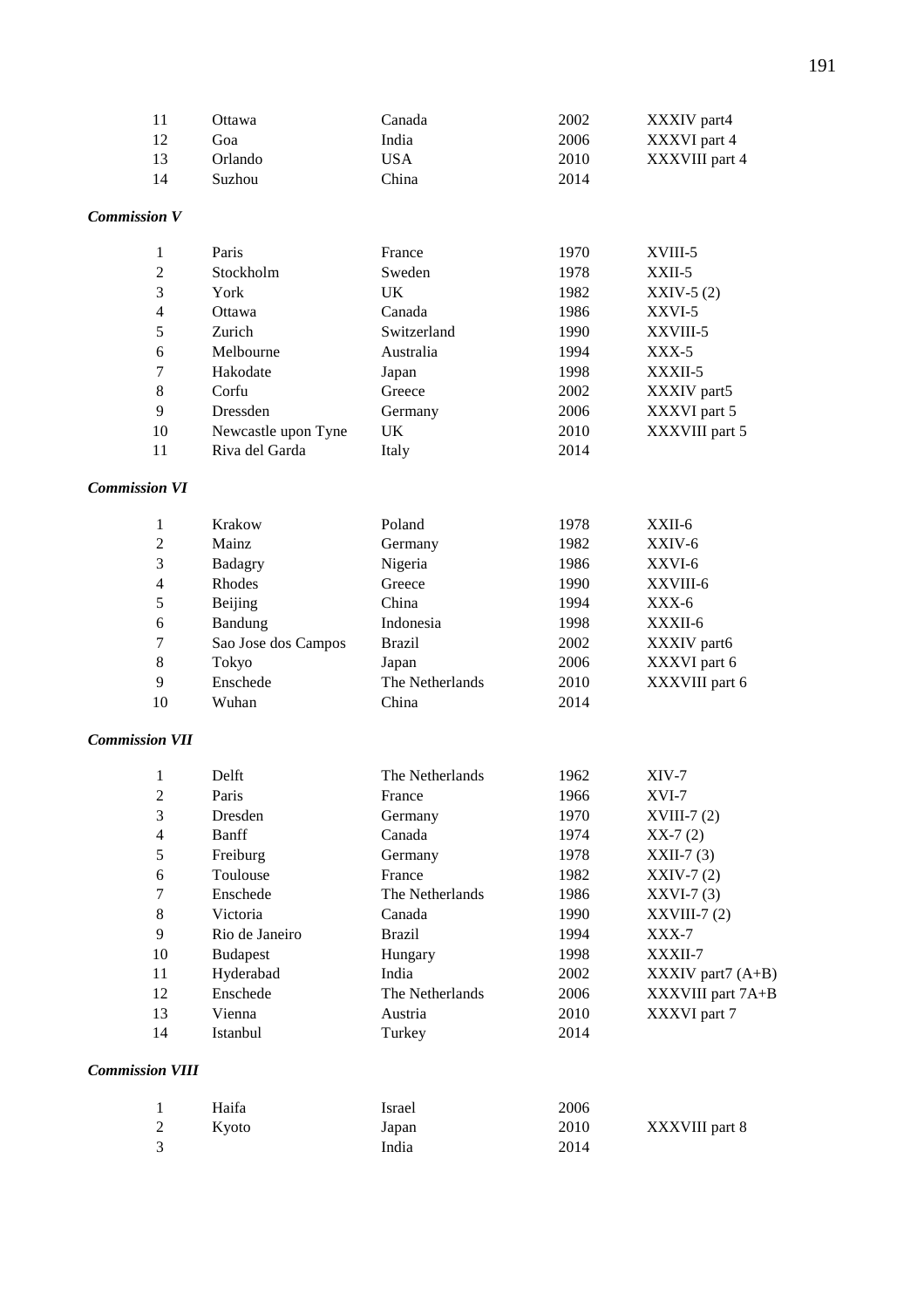# **CHRONOLOGY OF ISPRS Compiled by G. Konecny, L. W. Fritz, P. Waldhausl and Jan Timmerman**

**Austrian Society for Photogrammetry** founded May 3, 1907

#### **German Society for Photogrammetry**

founded October 5, 1909 (officially certified 1911)

**International Society for Photogrammetry** founded July 4, 1910

# **International Society for Photogrammetry and Remote Sensing**

renamed July 15, 1980

#### **Presidents**

| $1910 - 1913$ | E. Doležal, Austria              |
|---------------|----------------------------------|
| 1913 – 1926   | E. Doležal, Austria              |
| 1926 – 1930   | O. Eggert, Germany               |
| 1930 – 1934   | G. Perrier, France               |
| 1934 – 1938   | G. Cassinis, Italy               |
| 1938 – 1948   | W. Schermerhorn, the Netherlands |
| 1948 – 1952   | O. S. Reading, USA               |
| $1952 - 1956$ | P. Mogensen, Sweden              |
| $1956 - 1960$ | R. LI. Brown, Great Britain      |
| 1960 – 1964   | A. Paes Clemente, Portugal       |
| 1964 – 1968   | H. Harry, Switzerland            |
| 1968 – 1972   | L. Solaini, Italy                |
| 1972 – 1976   | S. G. Gamble, Canada             |
| 1976 – 1980   | J. Cruset, France                |
| 1980 – 1984   | F. J. Doyle, USA                 |
| 1984 – 1988   | G. Konecny, F. R. Germany        |
| 1988 – 1992   | K. Torlegard, Sweden             |
| 1992 – 1996   | S. Murai, Japan                  |
| $1996 - 2000$ | L. W. Fritz, USA                 |
| 2000 – 2004   | J. Trinder, Australia            |
| 2004 – 2008   | I. Dowman, UK                    |
| 2008 – 2012   | O. Altan, Turkey                 |
| 2012 – 2016   | C. Jun, China                    |
|               |                                  |

**Council 1910 – 1913** 

**1913 – 1926** 

**1926 – 1930**  President: O. Eggert, Germany Honorary President: E. Doležal, Austria Secretary General: O. Korner, Germany

**1930 – 1934**  President: G. Perrier, France Honorary President: E. Doležal, Austria Secretary General: H. Roussilhe, France Council Members: H. von Langendorff, Germany

E. Doležal, Austria

E. Doležal, Austria

Congress Director: F. Baeschlin, Switzerland

Treasurer: M. Labussiere, France

- **1934 1938**  Honorary President: E. Doležal, Austria Secretary General: M. Tucci, Italy Treasurer: P. Dore, Italy Council Members: H. von Langendorff, Germany
	-

# **1938 – 1948**

# **1948 – 1952**

Treasurer: W. C. Cude, USA

# **1952 – 1956**

# **1956 – 1960**

- F. Baeschlin, Switzerland
- J. Torroja, Spain
- K. Buchholtz, Latvia

G. Cassinis, Italy

 J. Maury, Belgium G. Perrier, France K. Weigel, Poland

President: W. Schermerhorn, the Netherlands Secretary General: B. Scherpbier, the Netherlands Treasurer: C.A. von Frytag Drabbe, The **Netherlands** Council Members: G. Perrier, France H. von Langendorff, Germany O. S. Reading, USA G. Cassinis, Italy

President: O. S. Reading, USA Secretary General: E. S. Massie, Jr., USA Council Members: F. Baeschlin, Switzerland G. Cassinis, Italy R. Janicot, France W. Schermerhorn, the **Netherlands** 

President: P. Mogensen, Sweden Secretary General: P. O. Fagerholm, Sweden<br>Treasurer: S. G. Moeller, Sweden S. G. Moeller, Sweden Council Members: R. LI. Brown, Great Britain R. Janicot, France O. S. Reading, USA W. Schermerhorn, the **Netherlands** 

President: R. LI. Brown, Great Britain Secretary General: R. T. L. Rogers, Great Britain Treasurer: J. E. Odle, Great Britain Council Members: P. O. Fagerholm, Sweden R. Janicot, France O. S. Reading, USA W. Schermerhorn, the **Netherlands**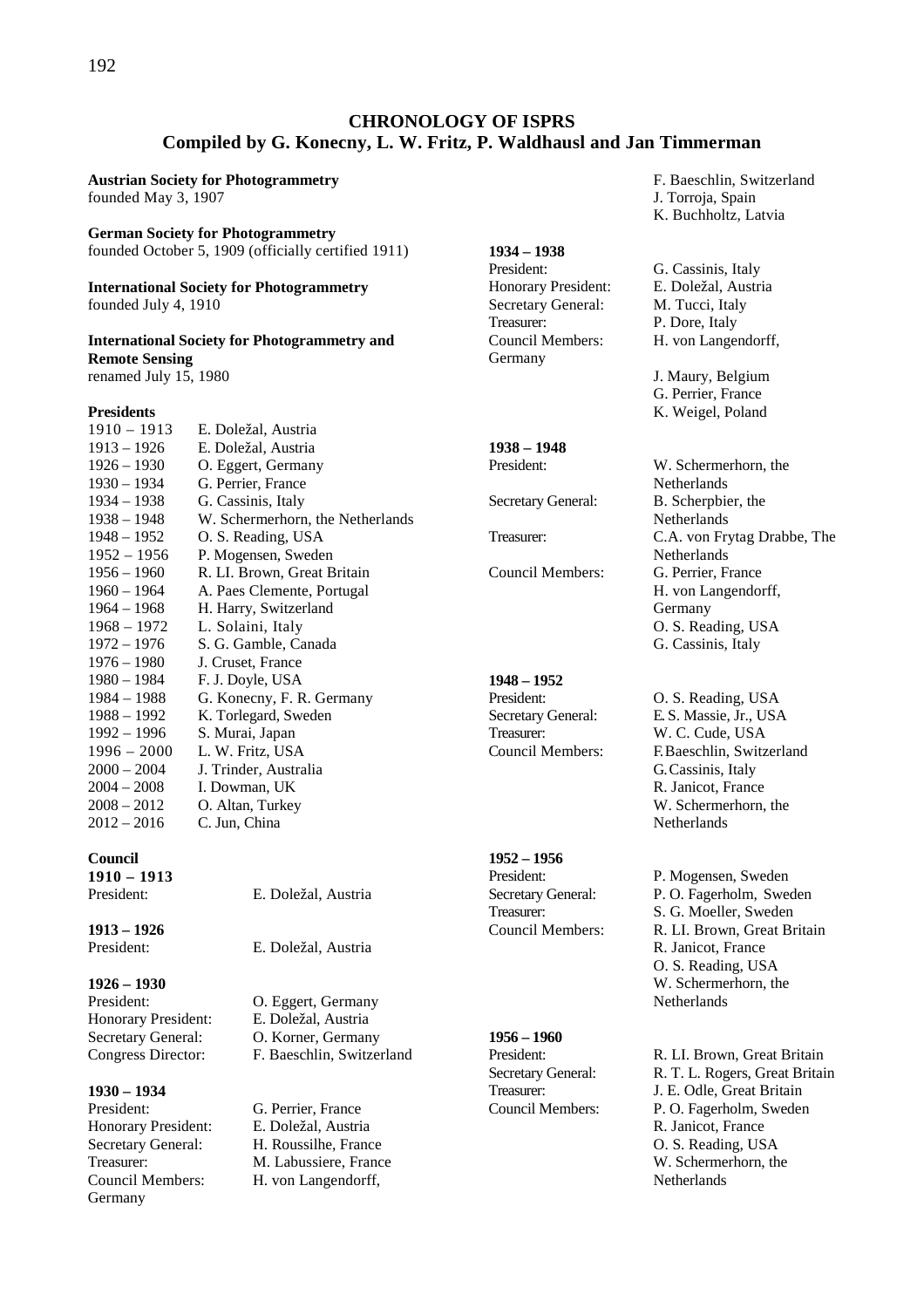**1960 – 1964** 

**1964 – 1968** 

**1968 – 1972**  President: L. Solaini, Italy

**1972 – 1976**  Secretary General: F. Doyle, USA

First Vice President: G. C. Tewinkel, USA Second Vice President: T. Maruyasu, Japan

**1976 – 1980**  President: J. Cruset, France Secretary General: F. Doyle, USA

**1980 – 1984**  Congress Director: P. Fagundes, Brazil First Vice President: G. Zarzycki, Canada

President: A. Paes Clemente, Portugal Secretary General: A. D. Calvario, Portugal (1960-1961) M. F. Alexandre, Portugal (1961-1964) Treasurer: A. Santos Silva, Portugal Vice President: R. LI. Brown, Great Britain Council Members: P. O. Fagerholm, Sweden H. Harry, Switzerland G. D. Whitmore, USA

H. Harry, Switzerland Secretary General: W. Bachmann, Switzerland Treasurer: E. Huber, Switzerland Vice President: P. O. Fagerholm, Sweden Council Members: A. Paes Clemente, Portugal S. G. Gamble, Canada L. Solaini, Italy

Secretary General: G. C. Tewinkel, USA Treasurer: S. G. Gamble, Canada Vice President: W. Bachmann, Switzerland Council Members: L. Skládal, Czechoslovakia R. S. Halonen, Finland

J. Cruset, France Congress Director: R. S. Halonen, Finland (1972-1975) K. G. Lofstrom, Finland, (1975-1976) Treasurer: A.J. van der Weele, the Netherlands

Congress Director: G. Konecny, F.R. Germany First Vice President: S. G. Gamble, Canada (1976- 1977) E. O. Dahle, Norway (1977 - 1980) Second Vice President: P. Fagundes, Brazil Treasurer: A. Savolainen, Finland

F. Doyle, USA Secretary General: G. Konecny, F.R. Germany Second Vice President: I. Antipov, Soviet Union Treasurer: H. Jerie, the Netherlands

#### **1984 – 1988**

Congress Director: S. Murai, Japan First Vice President: G. Zarzycki, Canada Second Vice President J. Trinder, Australia

**1988 – 1992** 

Secretary General: S. Murai, Japan<br>Congress Director: L. W. Fritz, USA Congress Director:<br>First Vice President: First Vice President: G. Konecny, Germany<br>Second Vice President: I. Katzarsky. Bulgaria Treasurer: K. Atkinson, UK

#### **1992 – 1996**

President: S. Murai, Japan Secretary General: L. W. Fritz, USA Congress Director: K. Kraus, Austria Treasurer: J. Trinder, Australia

#### **1996 – 2000**

Congress Director: K. J. Beek, the

First Vice President: S. Murai, Japan Second Vice President: M. Barbosa, Brazil

#### **2000 – 2004**

Secretary General: I. Dowman, UK First Vice President: L. W. Fritz, USA Second Vice President: G. Begni, France Treasurer: A. Peled, Israel

#### **2004 – 2008**

President: I. Dowman, UK Secretary General: M. O. Altan, Turkey Congress Director: C. Jun, China First Vice President: J. Trinder, Australia Treasurer: S. Morain, USA

# **2008 – 2012**

Secretary General: C. Jun, China<br>Congress Director: C. Ogleby, Au First Vice President: Second Vice President: A. Peled, Israel Treasurer: M. Renslow, USA

President: G. Konecny, F. R. Germany Secretary General: K. Torlegard, Sweden Treasurer: A. J. van der Weele, the **Netherlands** 

> K. Torlegard, Sweden I. Katzarsky, Bulgaria

First Vice President: K. Torlegard, Sweden Second Vice President: A. Gruen, Switzerland

President: L. W. Fritz, USA Secretary General: J. Trinder, Australia Netherlands Treasurer: H. Ruther, South Africa

President: J. Trinder, Australia Congress Director: M. Orhan Altan, Turkey

Second Vice President: E. Baltsavias, Switzerland

President: M. O. Altan, Turkey C. Ogleby, Australia<br>I. Dowman. UK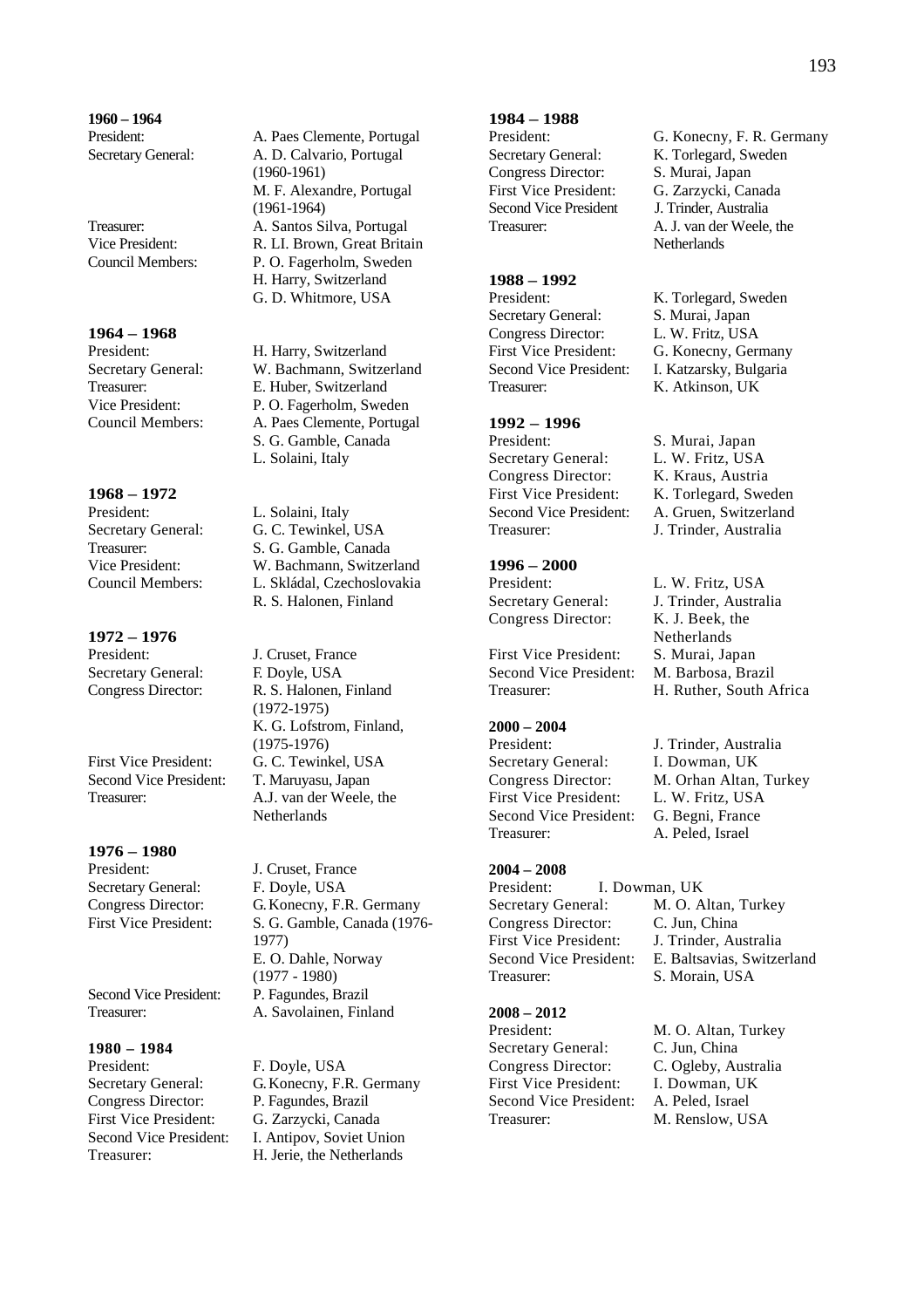### **2012 – 2016**

| President:                   | C. Jun, China            |
|------------------------------|--------------------------|
| Secretary General:           | C. Heipke, Germany       |
| Congress Director:           | L. Halounová, Czech Rep. |
| <b>First Vice President:</b> | M. O. Altan, Turkey      |
| Second Vice President:       | M. Madden, USA           |
| Treasurer:                   | J. Mills, UK             |
|                              |                          |

# **Honorary President**

E. Dolezal 1926-1955

# **Honorary Members**

| E. von Orel,                               | Austria       | $1938 - 1941$ |
|--------------------------------------------|---------------|---------------|
| G. Poivilliers,                            | France        | $1948 - 1968$ |
| F. Baeschlin,                              | Switzerland   | $1952 - 1961$ |
| U. Nistri,                                 | Italy         | $1952 - 1962$ |
| 0. S. Reading,                             | <b>USA</b>    | $1952 - 1984$ |
| E. Santoni,                                | Italy         | $1952 - 1970$ |
| W. Schermerhorn, the Netherlands 1952-1986 |               |               |
| W. Bauersfeld,                             | Germany       | $1956 - 1959$ |
| G. Cassinis,                               | Italy         | $1956 - 1964$ |
| H. Harry,                                  | Switzerland   | $1956 - 1973$ |
| L. Hurault,                                | France        | $1956 - 1973$ |
| P. Mogensen,                               | Sweden        | $1956 - 1969$ |
| R. LI. Brown,                              | Great Britain | $1960 - 1983$ |
| K. Schwidefsky,                            | F.R. Germany  | $1972 - 1986$ |
| E. H. Thompson, UK                         |               | $1972 - 1976$ |
| G. de Masson d'Autume, France              |               | 1976          |
| K. G. Lofstrom, Finland                    |               | $1976 - 1984$ |
| J. Cruset,                                 | France        | $1980 - 1994$ |
| L. Solaini,                                | Italy         | 1980 - 1989   |
| P. Fagundes,                               | <b>Brazil</b> | $1984 - 1996$ |
| F. J. Doyle                                | <b>USA</b>    | 1988          |
| A. Savolainen                              | Finland       | 1988          |
| Z. Wang                                    | China         | 1988          |
| G. Konecny                                 | Germany       | 1992          |
| F. Ackermann                               | Germany       | 1996          |
| S. Murai                                   | Japan         | 2000          |
| L.W. Fritz                                 | <b>USA</b>    | 2004          |
| A. Gruen                                   | Switzerland   | 2008          |
| J. Trinder                                 | Australia     | 2008          |
| I. Dowman                                  | UK            | 2012          |
| L. Deren                                   | China         | 2012          |

#### **Technical Commissions 1926 – 1930**

- 1. Terrestrial Photogrammetry H. Dock, Austria
- 2. Rectification L. van Cost, Belgium
- 3. Stereo-Aerial Photogrammetry O. Eggert, Germany
- 4. Aerial Triangulation F. Baeschlin, Switzerland
- 5. X-ray Measurements A. Hasselwander, Germany
- 6. Architectural and Engineering Photogrammetry - J. Torroya, Spain

6b. Photogrammetry for Flying Objects - Th. Ween, Norway

- 7. Economy A. Kruttschnitt, Hungary
- 8. Instruments, Optics, Norms G. Cassinis, Italy
- 9. Plates and Films A. von Odencrants, Sweden
- 10. Education at Universities and Research Institutes A. Buchholtz, Latvia

10b.Training of Technical Personnel - A. Ivancianu, Romania

- 11. Photographic Airplanes K. Weigel, Poland
- 11b.Navigation J. Petrik, Czechoslovakia

#### **1930 – 1934**

- 1. Terrestrial Photogrammetry F. Baeschlin, Switzerland,
- 2. Aerial Photography M. Labussiere, France
- 3. Mapping H. Von Langendorff, Germany
- 4. Various Applications E. Dolezal, Austria
- 4b. X-Ray Photogrammetry A. Hasselwander,
- Germany
- 5. Industrial Applications & Economy K. Weigel & E. Warchalowski, Poland
- 6. Education, Bibliography, Terminology A. Medyev & K. v. Oltay, Hungary

# **1934 – 1938**

- 1. Ground Photography F. C. Baeschlin, Switzerland
- 2. Air Photography H. H. Blee, USA
- 3. Aerial Triangulation W. Schermerhorn, the **Netherlands**
- 4. Plotting of Air Photographs H. v. Langendorff, Germany
- 5. Various Applications of Photogrammetry E. Dolezal, Austria
- 6. X-ray Photogrammetry and Close-Up Photogrammetry - C. Sannie, France
- 7. Industrial Organization of Photogrammetry and Statistics of Works - G. Cassinis, Italy
- 8. Teaching, Terminology, Bibliography K. v. Oltay, Hungary

#### **1938 – 1948**

- 1. Ground Photogrammetry and its Applications O. S. Reading, USA
- 2. Air Photography M. Zeller, Switzerland
- 3. Preliminary Operations on the Ground for Aerial Photogrammetry - F. Baeschlin, Switzerland
- 4. Plotting of Air Photographs P. Tham, Sweden
- 5. Geodetical Applications of Photogrammetry G. Poivilliers, France
- 6. Application of Photogrammetry to Biology and Medicine - J. Didier & Coliez, France
- 7. Industrial Organization of Photogrammetry and Statistics - G. Cassinis, Italy
- 8. Teaching and Bibliography G. Harding, USA

#### **1948 – 1952**

I. Photography & Navigation - L. E. Howlett, Canada

II. Plotting Machines & Instruments -

- G.Poivilliers, France
- III. Aerial Triangulation P. Wiser, Belgium
- IV. Mapping from Photographs G. Cassinis, taly
- V. Special Applications of Photogrammetry B.

Hallert, Sweden

VI. Education, Terminology, Bibliography,

History, Polyglot Dictionary - K. Lego, Austria - K. Neumaier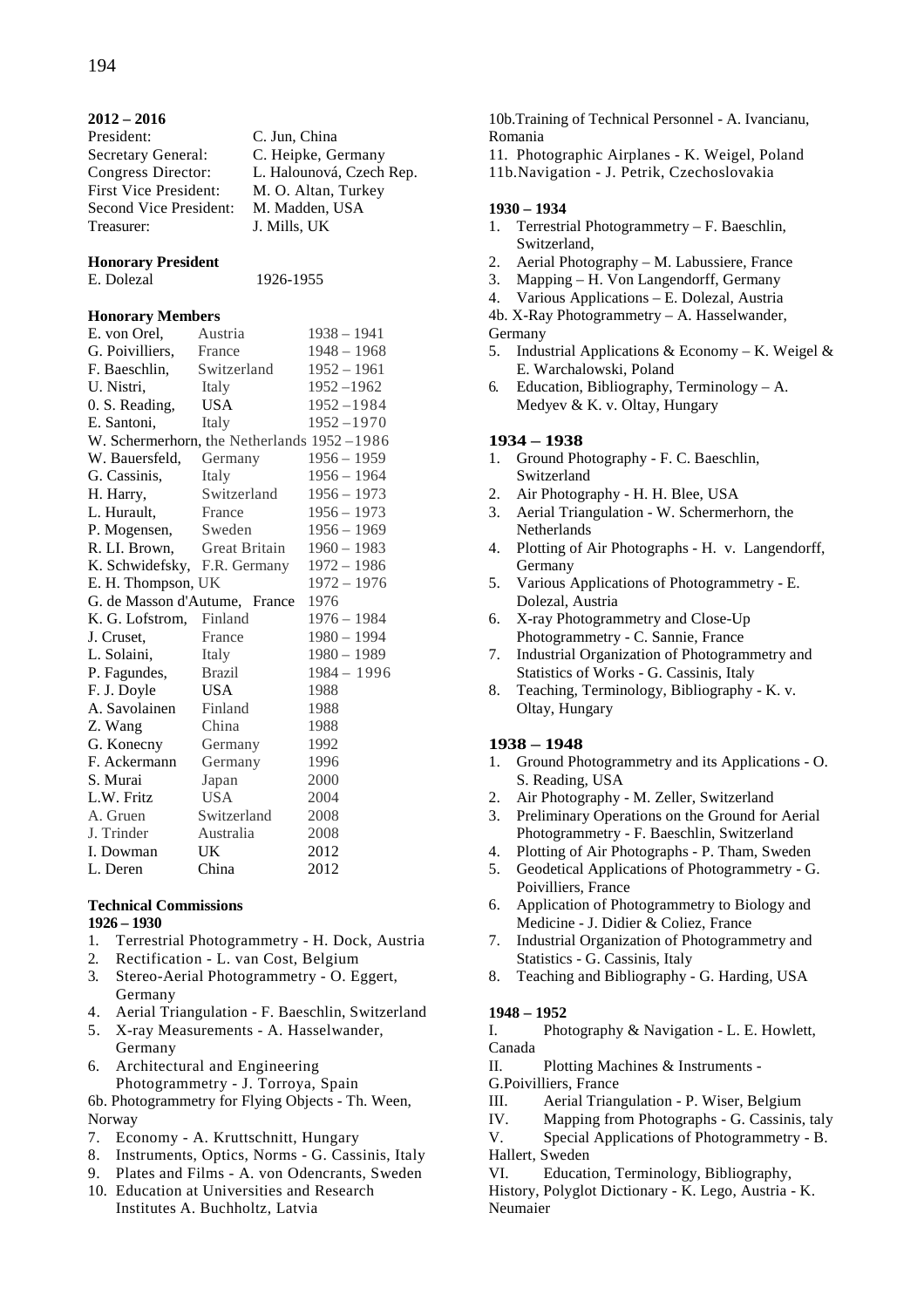- VII. Photo-Interpretation R. N. Colwell, USA **1952 – 1956**
- I. Photography & Navigation J. Cruset, France II. Plotting, Theory and Instruments - W. K.
- Bachmann, Switzerland
- III. Aerial Triangulation P. Wiser, Belgium

IV. Mapping from Photographs - G. S. Andrews, Canada

V. Non-Topographic Photogrammetry - G. Boaga, Italy

VI. Education, Terminology, Bibliography - K. Neumaier, Austria

VII. Photo Interpretation - C. G. Coleman, USA

#### **1956 – 1960**

- I. Photography and Navigation J. Cruset, France
- II. Plotting, Theory and Instruments F.
- Vanderheyden, Belgium
- III. Aerial Triangulation G. Cassinis, Italy
- IV. Mapping from Photographs H. Harry,
- Switzerland
- V. Special Applications of Photogrammetry - R. Burkhardt, F.R. Germany
- VI. Education, Terminology and Bibliography A. Barvir, Austria
- VII. Photo Interpretation C. G. Coleman, USA

# **1960 – 1964**

I. Photography and Navigation - G. C. Brock, Great Britain

II. Plotting, Theory and Instruments - A. L.

Nowicki, USA

III. Aerial Triangulation - G. de Masson d'Autume, France

IV. Mapping from Photographs - E. F. Gigas, F.R. Germany

- V. Special Applications of Photogrammetry K. Hubeny, Austria
- VI. Education, Terminology and Bibliography R. S. Halonen, Finland
- VII. Photo Interpretation L. U. Sitte

# **1964 – 1968**

I. Photography and Navigation - R. W. Fish, Great Britain

II. Theory, Methods, Instruments of Restitution - K. Schwidefsky, F.R. Germany

- III. Aerial Triangulation G. C. Tewinkel, USA
- IV. IV Mapping from Photographs L. Skladal, Czechoslovakia

V. Non-Topographic Photogrammetry - T. Maruyasu, Japan

VI. Education, Terminology and Bibliography - W. Sztompke, Poland

VII. Photo Interpretation – R. Chevallier, France

# **1968 – 1972**

I. Aerial Photography and Navigation - M. B. Scher, USA

II. Plotting Theory, Methods and Instruments - H. Deker, F.R. Germany

III. Aerial Triangulation - E. Thompson, Great Britain

IV. Application of Photogrammetry to the Earth Surface Representation - A. J. van der Weele, the Netherlands

V. Special Applications of Photogrammetry - M. Carbonnell, France

VI. Bibliography, Teaching, Terminology - P. Gal, Czechoslovakia

VII. Photo Interpretation - A. Reinhold, German D.R.

# **1972 – 1976**

I. Primary Data Acquisition - E. Welander, Sweden

II. Instrumentation for Data Reduction - G. Inghilleri, Italy

III. Mathematical Analysis of Data - F. Ackermann, F.R. Germany

IV. Topographic and Cartographic Applications - G. Ducher, France

V. Non-topographic Photogrammetry - H. M. Karara, USA

VI. Economic, Professional and Educational Aspects of Photogrammetry - W. Sztompke, Poland

VII. Interpretation of Data - L. Sayn-Wittgenstein, Canada

#### **1976 – 1980**

I. Primary Data Acquisition - I. Nakajima, Japan

II. Instrumentation for Data Reduction - M. Baussart, France

III. Mathematical Analysis of Data - I. Antipov, USSR

IV. Topographic and Cartographic Applications - J. M. Zarzycki, Canada

V. Non-Topographic Photogrammetry - K.

Torlegard, Sweden

VI. Economic, Professional and Educational Aspects of Photogrammetry - Z. Sitek, Poland

VII.Interpretation of Data - G. Hildebrandt, F.R. Germany

#### **1980 – 1984**

I. Primary Data Acquisition - J. C. Trinder, Australia

II. Instrumentation for Data Reduction - Z. Jaksic,

Canada

III. Mathematical Analysis of Data - E. Kilpela, Finland

IV. Topographic and Cartographic Applications - R. Mullen, USA

V. Non-Topographic Photogrammetry - J. W. Gates, UK

VI. Economic, Professional and Educational Aspects of Photogrammetry and Remote Sensing - J. Hothmer, F.R. Germany

VII. Interpretation of Data - L. Laidet, France

#### **1984 – 1988**

- I. Primary Data Acquisition P. Hartl, Germany
- II. Instrumentation for Data Reduction and Analysis -
- L. W. Fritz, USA

III. Mathematical Analysis of Data - E. Kilpela, Finland